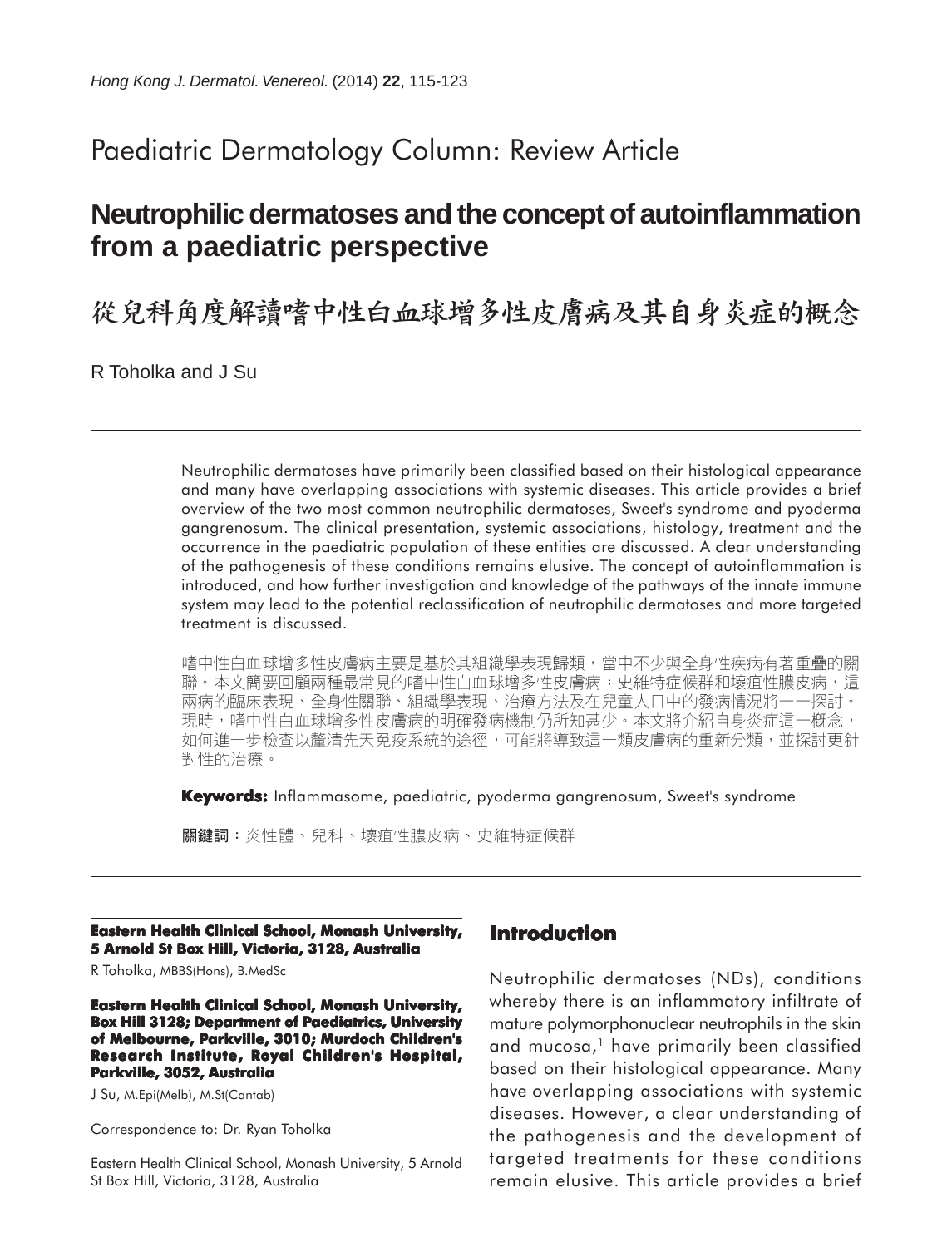overview of the two most common NDs, Sweet's syndrome and pyoderma gangrenosum, focussing on the paediatric population. It also discusses the concept of autoinflammation for the potential reclassification of NDs.

# **Sweet's syndrome**

## *Clinical presentation*

Sweet's syndrome (SS), also known as acute febrile neutrophilic dermatosis, was first described in 1964 as episodic, painful, erythematous plaques with associated fever and leucocytosis.<sup>2</sup> Clinical presentation may also include arthralgia, headache, nausea, vomiting and conjunctivitis in some patients.<sup>3</sup> The typical lesions are well defined erythematous plaques with a mammillated surface due to extensive dermal oedema.4 They may express pathergy and there is typically no ulceration, although pseudo-vesiculation or pustules may be present. The natural course for untreated lesions is resolution within 6-8 weeks, without scarring. However new lesions may continue to occur.3 The limbs, neck and face are frequently affected in an asymmetrical pattern.<sup>5</sup> It tends to present from the ages of 30-60 and is four times more common in women.<sup>3,6</sup> Presentation is often preceded by symptoms consistent with a viral upper respiratory tract infection. Blood tests tend to show a leucocytosis with elevated neutrophils and raised inflammatory markers.7

### *Systemic associations*

Sweet's syndrome is frequently associated with underlying systemic disorders and diseases, such as connective tissue disorders, malignancies (especially myeloproliferative disorders such as acute myeloid leukaemia),<sup>8</sup> medications, infections (predominantly upper respiratory and gastrointestinal),4 inflammatory bowel disease, thyroiditis and pregnancy.5,9 Case reports have also linked SS to HIV,<sup>10</sup> chronic granulomatous disease<sup>11</sup> and Takayasu's arteritis.<sup>12</sup> The increasingly reported association with vasculitis

is particularly notable, questioning the separation drawn in the past between Sweet's syndrome and vasculitis. Medications documented to have caused SS include granulocyte colony-stimulating factor, <sup>13</sup> minocycline<sup>14</sup> nitrofurantoin, trimethoprimsulphamethoxazole,<sup>15</sup> carbamazepine, hydralazine and retinoids.<sup>16</sup>

# *Histology*

Lesions of SS are characterised by massive neutrophilic invasion of the dermis.3 There is typically no vessel wall destruction. However some vasculitis may be seen, which has historically been considered as secondary to the release of inflammatory mediators from surrounding neutrophils, rather than as a primary disease process.17 The inflammatory cells tend to be found in the papillary and upper reticular dermis.<sup>4</sup>

### *In the paediatric population*

Approximately 5-8% of patients with SS are children, and unlike in the adult population, no gender bias is seen.<sup>18-20</sup> In contrast to adult SS, paediatric SS is more likely to be associated with an infection, and less likely to be associated with malignancy. Associated vasculitis has been reported in several recent reports. It has been suggested that the malignancy workup in children need not be as comprehensive, and should include a full blood count and peripheral smear, with consideration for a bone marrow biopsy if there is persistent anaemia, leucocytosis or thrombocytopaenia.21 Paediatric SS has been reported to be less likely to respond to first-line treatment.5,21,22

### *Treatment*

Treatment for SS usually consists of 1) treating the underlying cause and 2) treatment of the cutaneous manifestations with oral corticosteroids 0.5-1.5 mg/kg/day for 10 days, followed by gradual taper over 4-6 weeks. SS typically responds rapidly to corticosteroid therapy,<sup>23</sup> but approximately one in three patients with classical SS experience a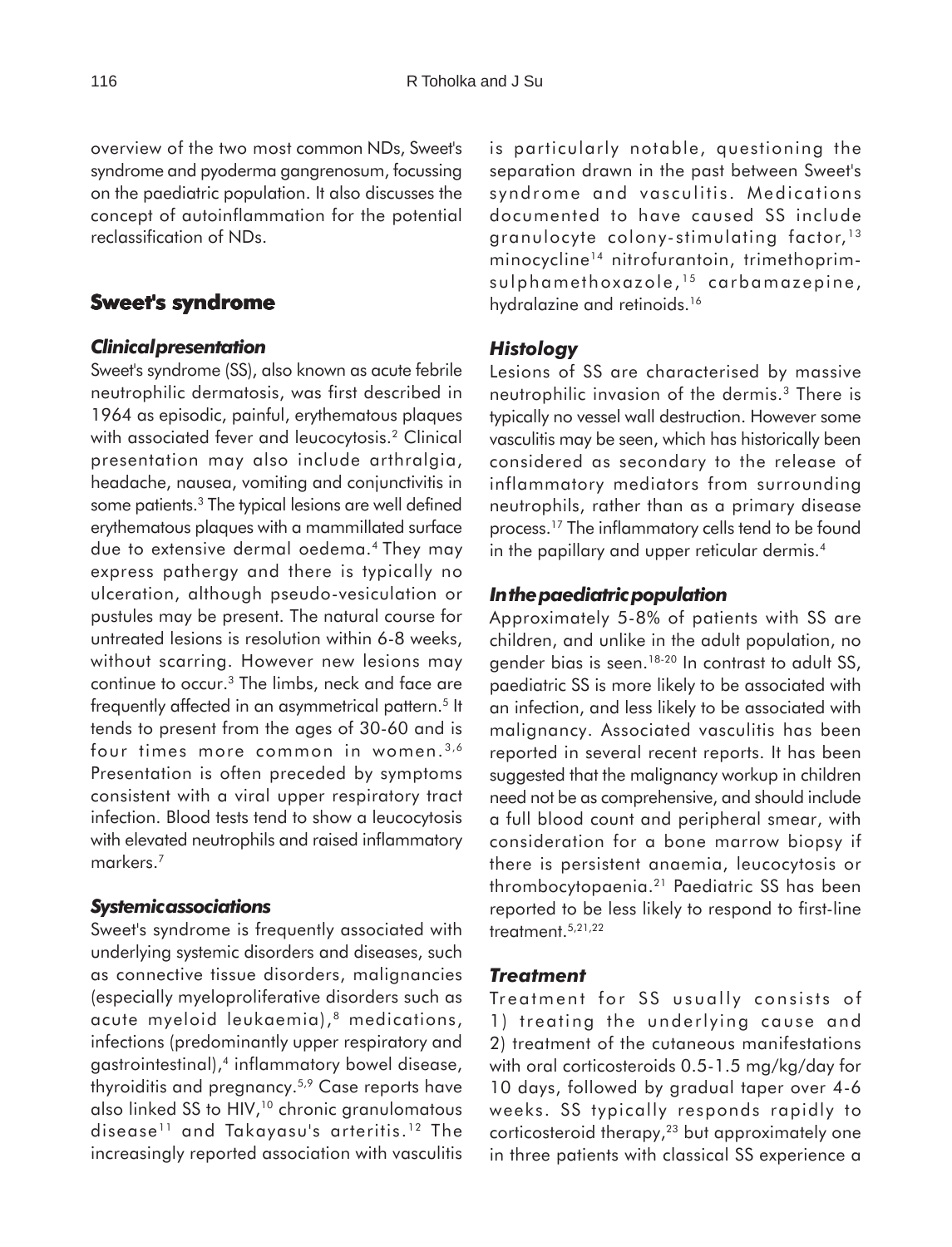recurrence.24 Second-line treatments have included dapsone, colchicine, potassium iodide, indomethacin, methotrexate, clofazimine, isotretinoin, doxycycline, metronidazole, anti-TNF agents and chlorambucil.3,24,25

## **Pyoderma gangrenosum**

### *Clinical presentation*

The features of pyoderma gangrenosum (PG) were first described in 1908, and this condition named in 1930.<sup>9</sup> The classical form is an inflammatory and neutrophilic disease in which initial maculopapular or pustular lesions rapidly evolve into ulcerative skin lesions with violaceous, well demarcated, undermined borders and a centralised area of necrosis.23,26 Scarring occurs upon healing of the lesion and is often defined as cribiform.3,4 Skin lesions are associated with pathergy in 30% of patients. There are often multiple lesions and pain is the predominant symptom. Lesions can occur anywhere, in order of prevalence, the lower extremities are the most common followed by the abdomen, arms, chest, buttocks, genitals and face.<sup>23</sup> Extracutaneous manifestations may occur, with the most common areas of involvement being the lungs, joints and digestive tract. There is a slight preponderance for women and the most common age of presentation is 30-60 years.<sup>23,26</sup> Systemic symptoms may include fever, malaise, arthralgia and myalgia.4 Four other clinical variants of PG have been described: pustular, which presents as multiple pustules surrounded by an erythematous halo commonly on the trunk and extensor aspects of the limbs; peristomal, which occurs after the formation of a surgical stoma; pyostomatitis vegetans, which is a pustular eruption of the oral mucosa; and atypical or bullous, which involves bullous lesions mostly of the lower limb.<sup>23</sup>

## *Systemic associations*

PG is associated with an underlying systemic disease in approximately 50% of cases.<sup>9,26</sup> More common associations include inflammatory bowel

disease, both ulcerative colitis and Crohn's disease; arthritic disorders such as rheumatoid arthritis and sero-negative arthropathies; and haematological disorders such as myeloproliferative disease, myelodysplasia and leukaemia.4,9 Other reported associations include thyroid disease, sarcoidosis, hepatitis C, diabetes mellitus, hydradenitis suppurativa, Behçet's disease, acne conglobata, systemic lupus erythematosus, HIV infection, solid-organ malignancy and Takayasu's arteritis.3,26 Like SS, ANCA associated vasculitides (granulomatosis with polyangiitis and microscopic polyangiitis) have also been reported in association with PG.

Pustular PG, peristomal PG and pyostomatitis vegetans are most commonly seen in inflammatory bowel disease. Atypical/bullous disease is associated with haematological and malignant diseases.<sup>4,23</sup>

PG is also a component of the autoinflammatory PAPA syndrome (pyogenic arthritis, pyoderma gangrenosum and acne) and the recently described PASH syndrome (pyoderma gangrenosum, acne and suppurative hidradenitis).<sup>27</sup>

#### *Histology*

Histology for PG is not diagnostic.<sup>9</sup> Initially, there is a diffuse dermal infiltration of neutrophils with follicular involvement. There can be varying degrees of vasculitis, but like Sweet's syndrome, this has been historically considered as a secondary phenomenon rather than a primary disease process. In more developed lesions, neutrophilic infiltration is more concentrated in the deeper levels of the dermis which may extend to the subcutis and there is often a mixed picture of inflammation and necrosis.23

### *In the paediatric population*

Pyoderma gangrenosum occurs in children 4-5% of the time.<sup>5</sup> In children, lesions are most commonly found on the head, neck and perineum.23,26 Consistent with the process of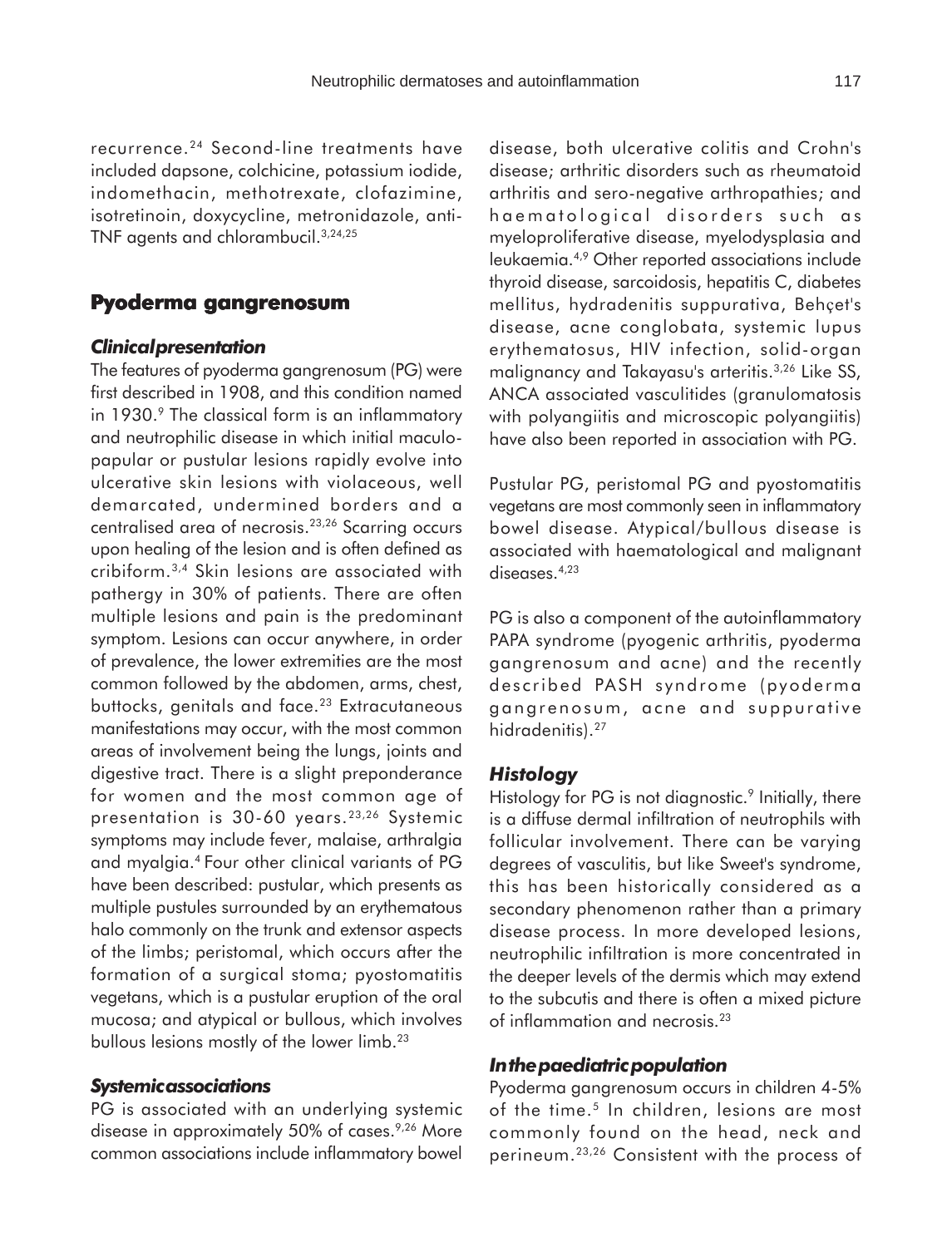pathergy, children may describe a history of a spider bite or trauma.<sup>5</sup> Lesions often begin as pustules in children, whereas in adults they tend to be maculopapular. In children, the most frequently associated condition is ulcerative colitis, quoted as high as 26% in one case series,<sup>28</sup> rather than rheumatoid arthritis which is the most common association in adults.5 In infants, PG typically responds well to therapy.<sup>29</sup>

# *Treatment*

There is no universally accepted treatment for PG. Corticosteroids have been used with greatest effect. Alternative therapies include other systemic immunosuppressants, colchicine, minocycline, clofazamine, thalidomide, nitrogen mustard, pimecrolimus, tacrolimus and intravenous immunoglobulin.<sup>26</sup> Surgical debridement of PG ulcers is contraindicated, due to the common occurrence of pathergy, and for this reason intralesional corticosteroids have also been advised against by some authors.4

Schadt and Callan propose local wound care preventing trauma and maintaining a moist environment and topical high potency corticosteroids +/- topical tacrolimus for mild localised disease. If widespread or refractory to this treatment, systemic corticosteroids 0.5-2 mg/kg/day, tapered over 4-6 weeks are recommended. If this fails, other treatments to consider include cyclosporine, mycophenolate mofetil, dapsone, anti-TNF agents, IVIG, chlorambucil and cyclophosphamide. Anti-TNF alpha agents should be particularly considered in those with associated inflammatory bowel disease.<sup>25</sup>

## *Histological classification of NDs*

The current classification of neutrophilic dermatoses by histopathologic appearance is based solely on a shared visible endpoint of disease progression that relates, however, to a plethora of seemingly disparate medical conditions. It does not at all explain the pathogenesis (Figure 1). Butler and Shinkai have hypothesised that for these diverse medical

conditions to lead to the same phenotype, there are common inflammatory pathways lead to alterations in the recruitment of neutrophils or changes in neutrophil homeostasis.30

Considering NDs within the autoinflammatory spectrum is a recent development seeking to explain the pathogenesis. It involves the correlation of NDs with better understood, albeit rare, autoinflammatory syndromes. Critical in-vivo inflammatory pathways are being better identified and clarified in these latter conditions that may shed light on the pathogenesis of the more common neutrophilic dermatoses and aid in the development of more targeted treatments for NDs.30,31

# **The concept of autoinflammation**

The term 'autoinflammatory' was first coined in 1999.32 Classically, autoinflammatory diseases (AIDs), also known as periodic fever syndromes, are a group of rare hereditary inflammatory disorders which are unprovoked and occur in the absence of infection. Tissue inflammation and damage results from the chronic activation of the *innate* immune system. Unlike autoimmune conditions, the *adaptive* immune system is not involved and patients with an AID do not have auto-antibodies or auto-reactive antigen-specific T cells.33 Initially, conditions regarded as autoinflammatory were clearly familial, monogenetic and characterised by recurrent fever. However the spectrum of autoinflammation is now considered to encompass other diseases considered polygenic or acquired that share similar clinical features.<sup>34</sup> There may be triggers for these conditions such as physical trauma in PAPA syndrome, and also cross-talk between the innate and adaptive immune system. To address these developments, Kastner et al have put forward a new definition for AIDs: 'clinical disorders marked by abnormally increased inflammation, mediated predominantly by the cells and molecules of the innate immune system, with a significant host predisposition<sup>'.35</sup>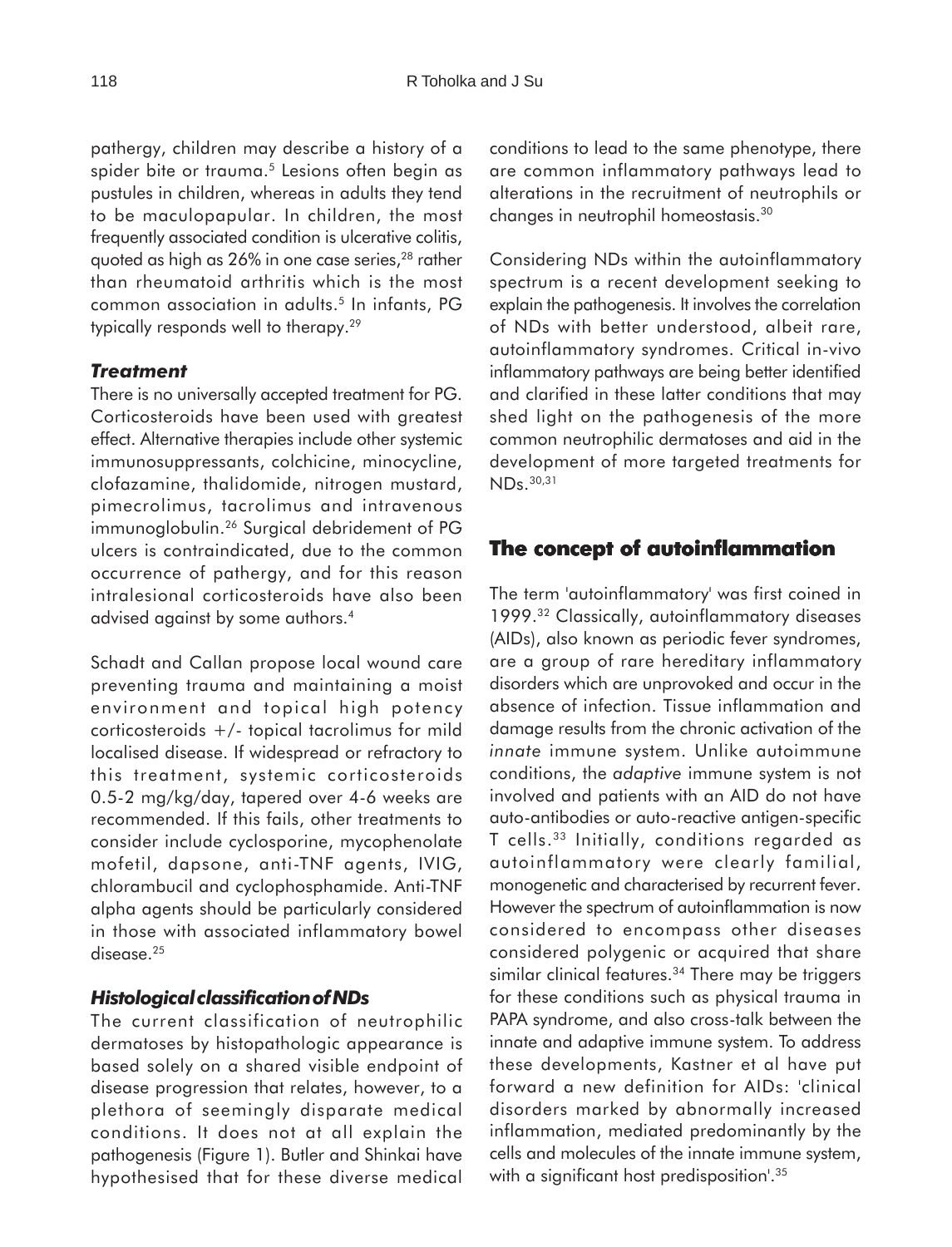The innate immune system is the host's primary defence mechanism. It detects pathogens and foreign molecules and then responds with an inflammatory process to restrict their dispersion and assist in the activation of the adaptive immune system. Cells involved in innate immunity are phagocytes including macrophages, dendritic cells and other antigen presenting cells. These cells recognise pathogen associated molecular patterns (PAMPs) or damaged cell associated molecular patterns (DAMPs) via pattern recognition receptors (PRR), which include Toll-like receptors (TLR), nucleotide-binding oligomerisation domain (NOD)-like receptors (NLR) and retinoic-acidinducible gene-1 (RIG-1)-like receptors (RLR). The activation of these receptors leads to intracellular pathways which result in the expression of inflammatory mediators including interferon alpha, interferon beta, tumour necrosis factor and interleukin 1.33

NLR proteins have been implicated in the formation of large protein complexes known as inflammasomes, including NLRP1 and NLRP3 (cryopyrin) inflammasomes. These contribute to the activation of pro-caspase-1, which then cleaves and activates pro-forms of interleukin-1 beta (IL-1β) and interleukin 18 (Figure 2).<sup>33</sup>

AIDs may be monogenic or polygenic disorders, and the genes involved commonly encode for proteins of the inflammasome. Excessive IL-1β has been strongly implicated in a number of inflammasomopathies, including familial Mediterranean fever, Muckle-Wells syndrome (MWS), PAPA syndrome, hyperimmunoglobulinaemia D syndrome (HIDS) and deficiency of the interleukin receptor antagonist (DIRA) syndrome.35 The molecular categories for AIDs include inflammasomopathies, NF-κB activation disorders, protein misfolding



Figure 1. Histological classification of neutrophilic dermatoses (Traditional). (Modified figure based on Callen JP. Neutrophilic dermatoses. Dermatol Clin 2002;20:409-19)<sup>3</sup>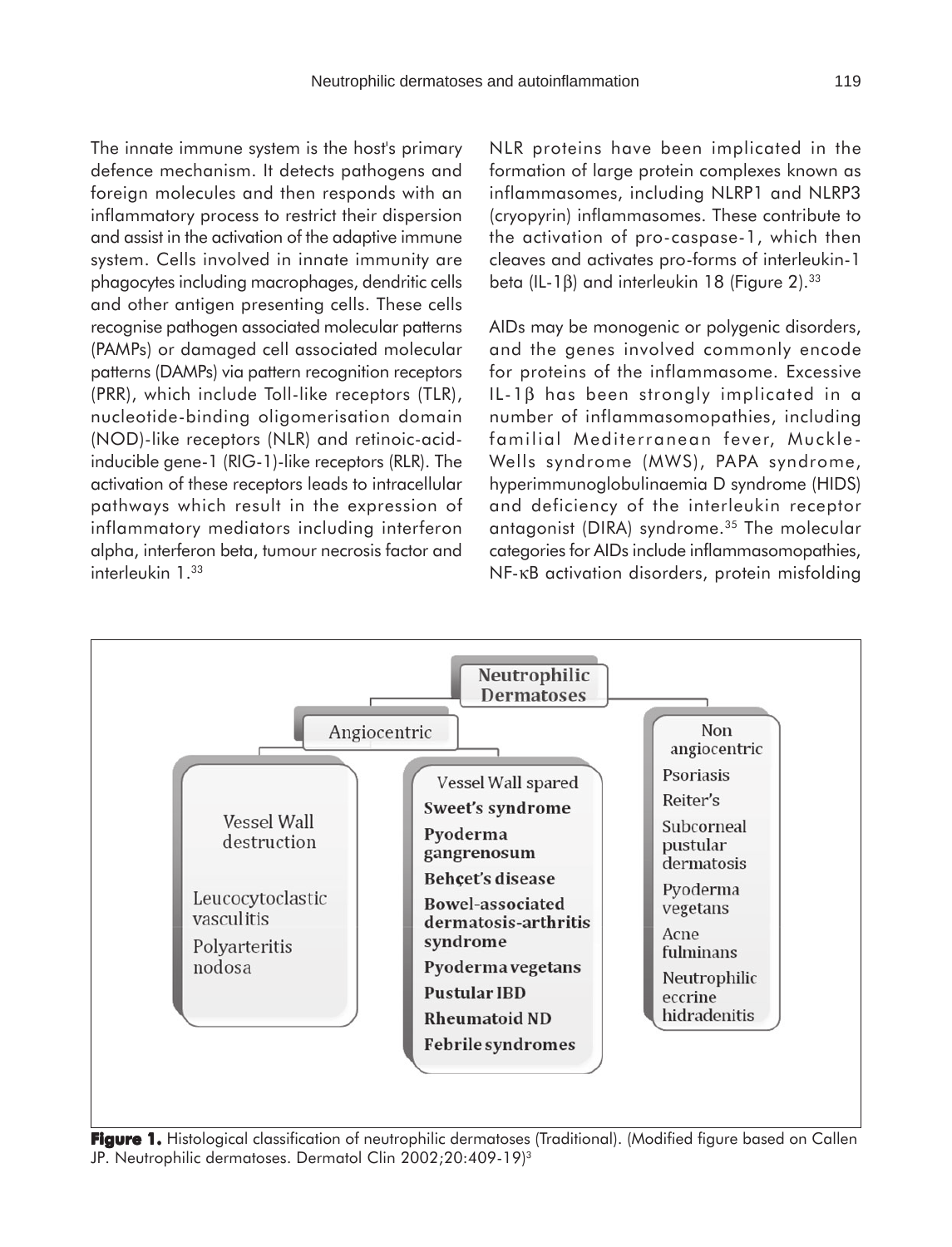disorders, complement disorders, cytokine signalling diseases and macrophage activation syndromes.<sup>36</sup> Monogenic disorders often present clinically in the neonatal period or during early infancy, but may persist into adolescence and early adulthood. Polygenic AIDs tend to present during adolescence.33 AIDs commonly have cutaneous manifestations (Table 1).

# **Conclusion**

Progress in the understanding of AIDs is occurring at a rapid rate and has come a long way in the last decade. The detection of genetic abnormalities and analysis of the molecular mechanisms of these disorders has contributed to our understanding of inflammatory processes, particularly related



**Figure 2.** NLRP-3 inflammasome mediated activation of IL-1β. (Modified figure based on Kambe N, Satoh T, Nakamura Y, Iwasawa M, Matsue H. Autoinflammatory diseases and the inflammasome: mechanisms of IL-1β activation leading to neutrophil rich skin disorders. Inflamm Regen 2011;31:72-80)38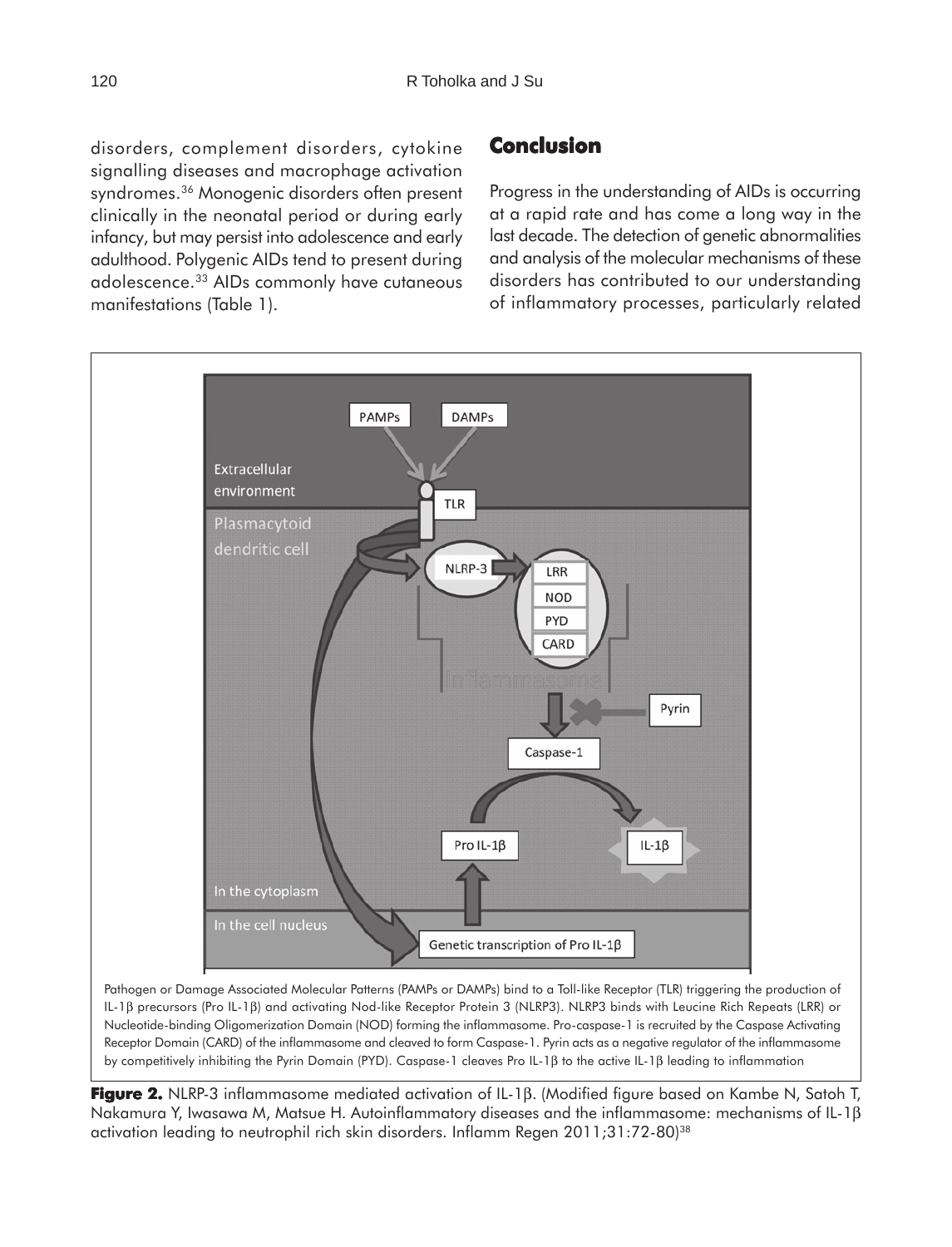| <b>Autoinflammatory</b><br>disease                                                                                                                                                                            | <b>Classification based on</b><br>molecular mechanism <sup>36</sup> | <b>Genetic</b><br>defect <sup>36</sup> | <b>Cutaneous</b><br>manifestation                                                                                                                                                                                                                                                                                                                                                                                                 |
|---------------------------------------------------------------------------------------------------------------------------------------------------------------------------------------------------------------|---------------------------------------------------------------------|----------------------------------------|-----------------------------------------------------------------------------------------------------------------------------------------------------------------------------------------------------------------------------------------------------------------------------------------------------------------------------------------------------------------------------------------------------------------------------------|
| Familial Mediterranean<br>fever (FMF)                                                                                                                                                                         | IL-1 $\beta$ activation disorder<br>(inflammasomopathy)             | Monogenic                              | Patients may display an erysipelas-like<br>erythema on the dorsum of the foot and<br>fingers during febrile episodes. The rash<br>usually lasts less than 72 hours and<br>resolves spontaneously. Histology shows<br>dermal infiltration of neutrophils. <sup>33</sup>                                                                                                                                                            |
| Cryopyrin-associated<br>periodic syndromes<br>(CAPS) (Familial cold<br>autoinflammatory<br>syndrome (FCAS),<br>Muckle-Wells syndrome<br>(MWS), Neonatal onset<br>multi-system inflammatory<br>disease (NOMID) | IL-1 $\beta$ activation disorder<br>(inflammasomopathy)             | Monogenic                              | Urticarial-like rash with pale red non-<br>pruritic macules of the trunk, lower<br>and upper limbs. Histologically<br>lesions can resemble neutrophilic<br>urticaria, with a perivascular and<br>interstitial neutrophilic infiltrate<br>without vasculitis and dermal<br>oedema. <sup>33</sup>                                                                                                                                   |
| Pyogenic arthritis<br>Pyoderma gangrenosum<br>Acne (PAPA) syndrome                                                                                                                                            | IL-1 $\beta$ activation disorder<br>(inflammasomopathy)             | Monogenic                              | Pyoderma gangrenosum and severe<br>cystic acne, especially in<br>adolescence, are the characteristic<br>cutaneous manifestations. <sup>31</sup>                                                                                                                                                                                                                                                                                   |
| SAPHO syndrome<br>(synovitis, acne, pustulosis, (inflammasomopathy)<br>hyperostosis and osteitis)                                                                                                             | IL-1 $\beta$ activation disorder                                    | Polygenic                              | Severe cystic acne and palmoplantar<br>pustulosis are the characteristic<br>cutaneous manifestations. <sup>39</sup>                                                                                                                                                                                                                                                                                                               |
| Hyper-<br>immunoglobulinaemia<br>D syndrome (HIDS)                                                                                                                                                            | IL-1 $\beta$ activation disorder<br>(inflammasomopathy)             | Monogenic                              | Patients may have a maculopapular<br>rash, small erythematous macules,<br>papules and nodules, vasculitic purpura<br>and petechiae. Histology shows mild<br>vasculitis and cellulitis-like findings. <sup>33</sup>                                                                                                                                                                                                                |
| Deficiency of the<br>interleukin-1 receptor<br>antagonist (DIRA)<br>syndrome                                                                                                                                  | IL-1 $\beta$ activation disorder<br>(inflammasomopathy)             | Monogenic                              | Patients may have a diffuse pustular<br>rash. <sup>35</sup> Neonatal lupus like lesions<br>have also been described. <sup>33</sup>                                                                                                                                                                                                                                                                                                |
| TNF receptor-associated<br>periodic syndrome (TRAPS)                                                                                                                                                          | Protein folding disorder                                            | Monogenic                              | Most commonly, patients have a<br>centrifugal migratory, erythematous<br>rash with patches overlying the areas<br>of myalgia. Urticaria-like lesions,<br>serpiginous patches or plaques,<br>purpuric vasculitic-like lesions are less<br>common manifestations. Histology may<br>show a perivascular and interstitial<br>infiltrate of mononuclear cells, small<br>vessel vasculitis and recurrent<br>panniculitis. <sup>33</sup> |

**Table 1.** Autoinflammatory diseases and their cutaneous manifestations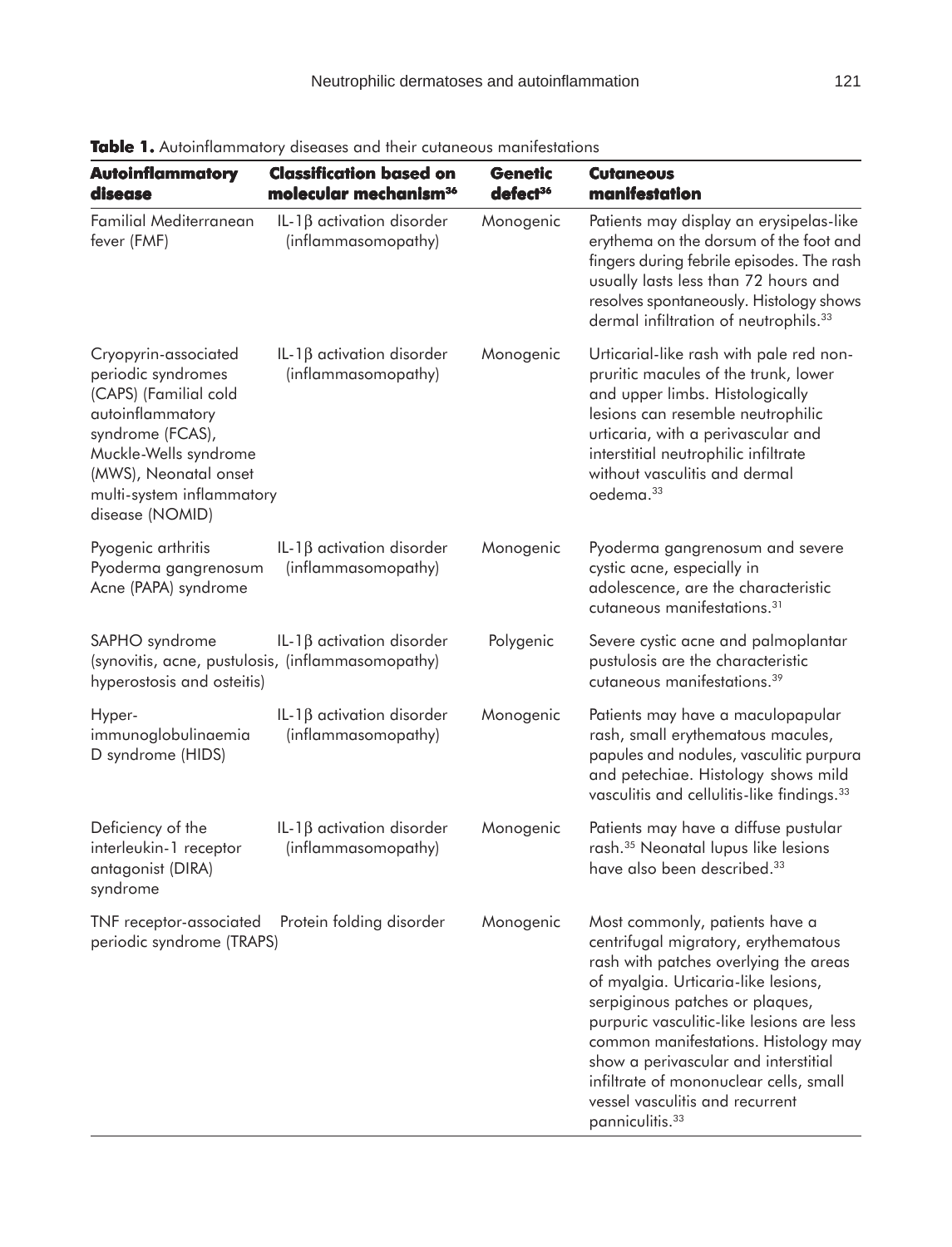to the NLRP3-inflammasome-IL-1β cascade, which is now considered the main axis of autoinflammation.31 Clinical evidence of anti-IL1 therapy, for example anakinra, in the treatment of AIDs is emerging.<sup>37,38</sup> NDs share many features of these AIDs. For example PG has a chronic remitting course and involves the dysregulation of the innate immune system, including neutrophil migration and excessive cytokine production.30 A primary pathogenic pathway based on disordered innate immunity could also explain the overlap between NDs and their diverse related systemic diseases, as well as the more recent recognition of their overlap with vasculitis, with which they have been historically separated based on limited and arbitrary histological grounds. The ongoing study of NDs in the context of AIDs, holds promise to potentially critical developments in understanding the molecular and cellular pathways that lead to NDs, which in turn may result in more effective and targeted treatments.

# **References**

- 1. Goldsmith L, Katz S, Gilchrest B,Paller A, Leffel D, Wolf K. Fitzpatrick's Dermatology in General Medicine. 8th edn. New York, USA: The Mcgraw Hill Companies Inc, 2012.
- 2. Sweet RD. An acute febrile neutrophilic dermatosis. Br J Dermatol 1964:76:349-56.
- 3. Callen JP. Neutrophilic dermatoses. Dermatol Clin 2002;20:409-19.
- 4. Cohen PR. Neutrophilic dermatoses. A review of current treatment options. Am J Clin Dermatol 2009;10:301- 12.
- 5. Berk DR, Nayliss SJ. Neutrophilic dermatoses in children. Pediatr Dermatol 2008:25:509-19.
- 6. Storer JS, Nesbitt LT, Galen WK, Deleo VA. Sweet's syndrome. Int J Dermatol 1983;22:8-12.
- 7. Wallach D, Vignon-Pennamen MD. From acute febrile neutrophilic dermatosis to neutrophilic disease: forty years of clinical research. J Am Acad Dermatol 2006; 55:1066-71.
- 8. Cho KH, Han KH, Kim SW, Youn SW, Youn JI, Kim BK. Neutrophilic dermatoses associated with myeloid malignancy. Clin Exp Dermatol 1997;22:269-73.
- 9. Dabade TS, Davis MD. Diagnosis and treatment of the neutrophilic dermatoses (pyoderma gangrenosum, Sweet's syndrome). Dermatol Ther 2011;24:273-84.
- 10. Brady RC, Morris J, Connelly BL, Boiko S. Sweet's syndrome as an initial manifestation of pediatric human

immunodeficiency virus infection. Pediatrics 1999;104: 1142-4.

- 11. Elliot SP, Mallory SB. Sweet syndrome: an unusual presentation of chronic granulomatous disease in a child. Pediatr Infect Dis J 1999;18:568-70.
- 12. Ma EH, Akikusa JD, MacGregor D, Ng J, Su JC. Sweet's syndrome with postinflammatory elastolysis and Takayasu arteritis in a child: a case report and literature review. Pediatr Dermatol 2012;29:645-50.
- 13. Garty BZ, Levy I, Nitzan M, Barak Y. Sweet syndrome associated with G-CSF treatment in a child with glycogen storage disease type 1b. Pediatrics 1996;97:401-3.
- 14. Thibault MJ, Billick RC, Srolovitz H. Minocycline-induced Sweet's syndrome. J Am Acad Dermatol 1992;27: 801-4.
- 15. Walker DC, Cohen PR. Trimethoprim-sulfamethoxazoleassociated acute febrile neutrophilic dermatosis: case report and review of drug-induced Sweet's syndrome. J Am Acad Dermatol 1996;34:918-23.
- 16. Tomas JF, Escudero A, Fernandez-Ranada JM. All-trans retinoic acid treatment and Sweet syndrome. Leukemia 1994;8:1596.
- 17. Nischal KC, Khopkar U. An approach to the diagnosis of neutrophilic dermatoses: A histopathological perspective. Indian J Dermatol Venereol Leprol 2007; 73:222-30.
- 18. Boatman BW, Taylor RC, Klein LE, Cohen BA. Sweet's syndrome in children. Southern Med J 1994;87:193-6.
- 19. Litt R, Branski D, Gross-Kieselstein E, Abrahamov A, Rubinow A. Sweet syndrome in early childhood. Eur J Pediatr 1986;145:303-5.
- 20. Halpern J, Salim A. Pediatric Sweet syndrome: case report and literature review. Pediatr Dermatol 2009;26: 452-7.
- 21. Herron M, Coffin C, Vanderhooft S. Sweet syndrome in two children. Pediatr Dermatol 2005;22:525-9.
- 22. Haliasos E, Soder B, Rubenstein DS, Henderson W, Morrell DS. Pediatric sweet syndrome and immunodeficiency successfully treated with intravenous immunoglobulin. Pediatr Dermatol 2005;22:530-5.
- 23. Bonamigo RR, Razera F, Olm GS. Neutrophilic dermatoses: part 1. An Bras Dermatol 2011;86:11-27.
- 24. Cohen PR. Sweet's syndrome a comprehensive review of an acute febrile neutrophilic dermatosis. Orphanet J Rare Dis 2007;2:34.
- 25. Schadt CR, Callen JP. Management of neutrophilic dermatoses. Dermatol Ther 2012;25:158-72.
- 26. Saavedra AP, Kovacs SC, Moschella SL. Neutrophilic dermatoses. Clin Dermatol 2006;24:470-81.
- 27. Braun-Falco M, Kovnerystyy O, Lohse P, Ruzicka T. Pyoderma gangrenosum, acne, and suppurative hidradenitis (PASH)-a new autoinflammatory syndrome distinct from PAPA syndrome. J Am Acad Dermatol 2012;66:409-15.
- 28. Graham JA, Hansen KK, Rabinowitz LG, Esterly NB. Pyoderma gangrenosum in infants and children. Pediatr Dermatol 1994;11:10-7.
- 29. Torrelo A, Colmenero I, Serrano C, Vilanova A, Naranjo R, Zambrano A. Pyoderma gangrenosum in an infant.